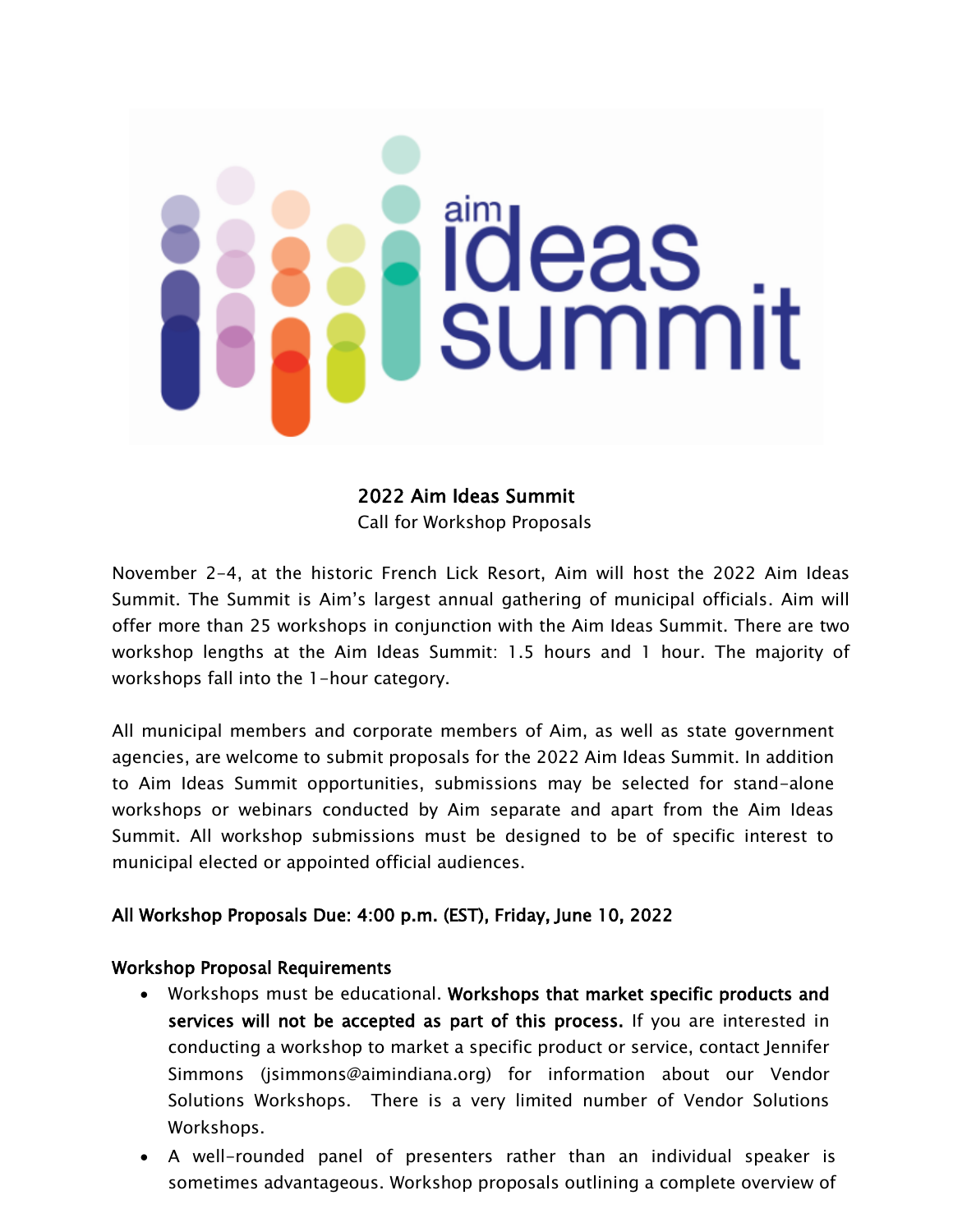a topic with suggested speakers identified, are preferred. Although, Aim

reserves the right to restructure or select alternative speakers. NO MORE THAN 2-3 speakers are recommended for one-hour workshops. Proposing too many speakers could hinder your success during the selection process.

- Workshops should provide a variety of angles. Do not propose a workshop, for example, in which three engineers speak about the same project. Provide comparisons from community to community, from different perspectives within the community or from differing points of view. Workshops should pertain to communities of all sizes and a diversity of skill levels within the municipal community.
- Put effort into creating your proposal. Only the best proposals will be chosen, and they must be complete in order to receive consideration.
- You must provide a proposed length for your workshops. Please note there are limited opportunities for extended sessions.
- Proposal deadlines will be strictly enforced.
- All proposals must be submitted electronically via Survey Monkey.

# Selection Criteria

- Overall quality of the proposal
- Applicability to audience
- Practical application of the material
- Presentation skills of the proposed speakers
- Experience and knowledge of the proposed speakers
- New or innovative topic
- Diversity of topics
- Respondent or speakers' involvement in Aim
- Timeliness and relevance of the topic
- Innovative format/instructional style
- Available time slots

# Speaker Guidelines

- Speakers at Aim workshops may include Aim municipal and corporate members, Federal and State elected and appointed officials, and Aim affiliate group members. Corporate members must be paid and in good standing in order to present at an Aim workshop.
- Workshops should be educational, and workshop speakers may not overtly market their firm, specific products or services. Speakers should avoid using the